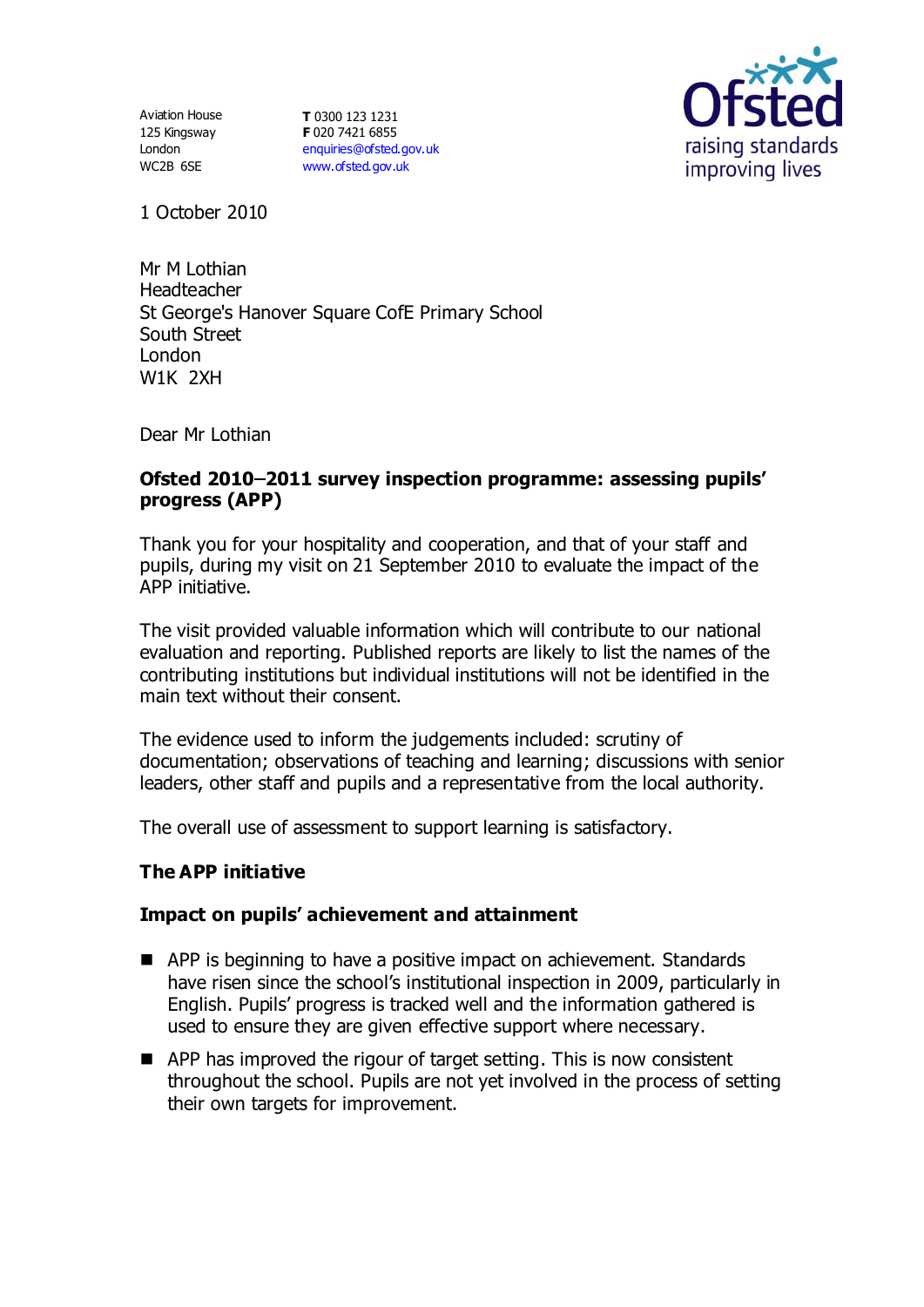# **Impact on the quality of pupils' learning and progress**

APP criteria are enabling teachers to examine pupils' acquisition of subject skills more precisely.Teachers are becoming more skilled in using the criteria to identify gaps in the learning of individual pupils or groups and adapt interventions to tackle them.

## **Impact on the quality of teaching and the use of assessment to support learning**

- Increased training opportunities have resulted in improved rigour in monitoring teaching and learning and following up any issues arising from direct observation and analysis of performance data.
- APP is helping to drive effective action to improve the quality of teaching and the use of assessment. However, some inconsistencies remain. Expertise in matching learning objectives and activities to pupils' needs has not yet been fully shared. Some teachers have a tendency to work through the prescribed lesson plan rather than adapt it or alter the pace of learning to maximise pupils' progress.
- As a result of using APP, teachers are more focused on pupils' ability to evaluate their own work; this is evident in some lessons but it is more consistent in workbooks where pupils comment on their understanding and also respond to teachers' comments.
- **Pupils' progress is evaluated in relation to the learning objectives for each** lesson. Most pupils use their individual targets well to establish what they are able to do and what they need to do next.
- The feedback and marking policy is embedded and used effectively. Pupils understand the systems and are given time to reflect on their learning.
- The impact of teaching assistants' interventions to support pupils' learning is variable. This is mainly due to missed opportunities for training and a lack of guidance about the purpose of learning activities.

## **Impact on the curriculum**

- APP has encouraged the school to review and further develop the curriculum to make it more interesting and relevant with stronger links between subjects.
- Through their use of APP, teachers have a better understanding of the strengths and weaknesses in pupils' learning. Consequently, the curriculum is more tailored to pupils' needs enhancing their enjoyment of learning.

## **Areas for development, which we discussed, include:**

 $\blacksquare$  involving pupils in setting their own targets for improvement